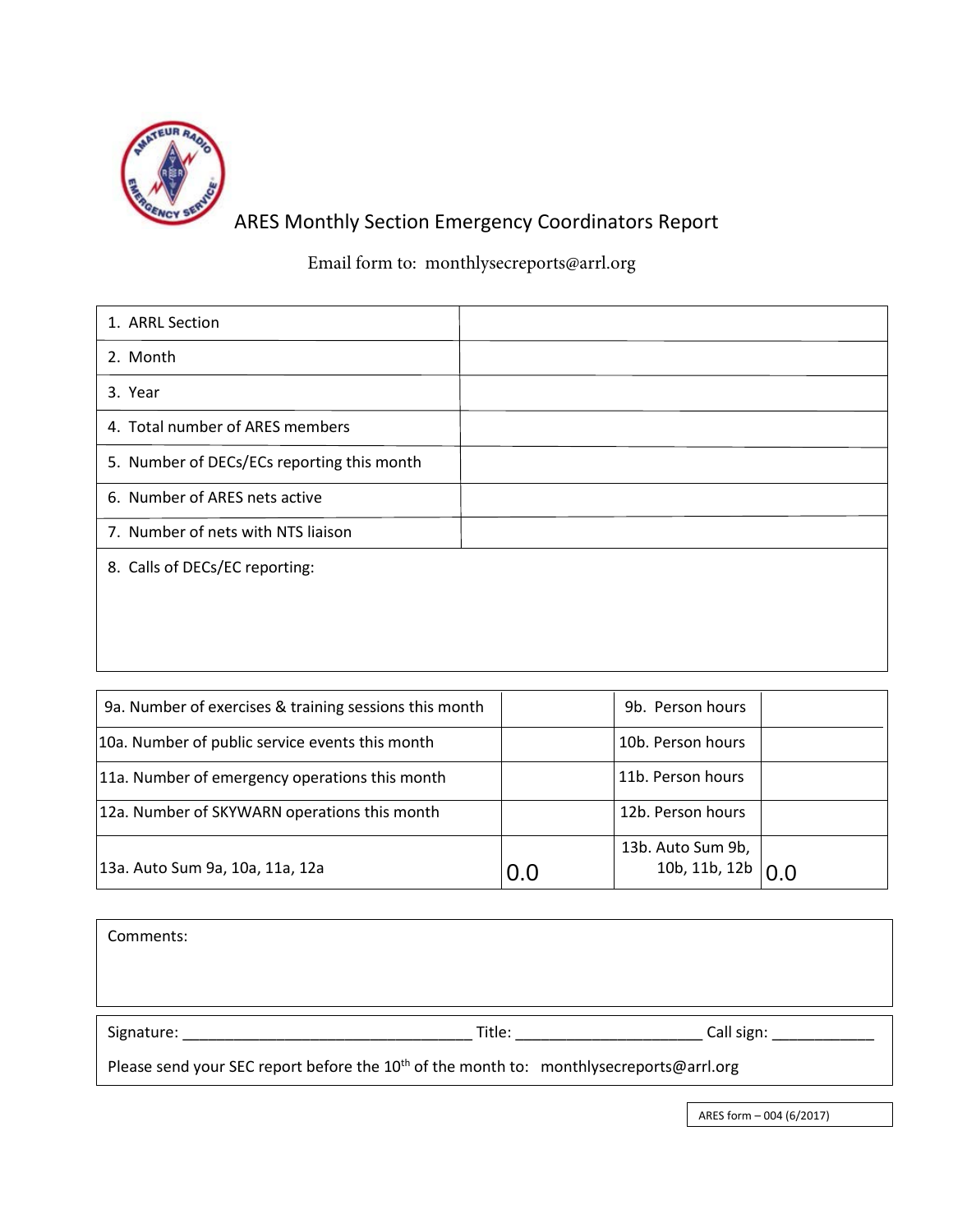

ARES form - 004 ARES Monthly Section Emergency Coordinator Report

**Purpose**. The Monthly Section Emergency Coordinator Report provides ARRL HQ with a monthly report of ARES and public service communications activities at the ARRL section level. This information includes such Things as number of ARES members, total events, and the volunteer value provided. It is used to compile Monthly national statistics and awareness in a manner easily shared with ARRL's national partners.

**Preparation.** This form is prepared by the ARRL Section Emergency Coordinator or the ARRL Section Manager. This form may also be completed by an authorized assistant SEC or SM.

**Distribution.** The form is emailed by the ARRL Section Emergency Coordinator to ARRL HQ using the email address [monthlysecreports@arrl.org](mailto:monthlysecreports@arrl.org)

| <b>Block</b><br>Number | <b>Block Title</b>                                       | Instructions                                                                              |  |
|------------------------|----------------------------------------------------------|-------------------------------------------------------------------------------------------|--|
| 1.                     | <b>ARRL Section</b>                                      | Your ARRL section. Use two or three character abbr. i.e. KS, SFL                          |  |
| 2.                     | Month                                                    | The month covered in this report                                                          |  |
| 3.                     | Year                                                     | The year covered in this report                                                           |  |
| 4.                     | Total number of<br>ARES members active<br>this month     | This figure is derived from the EC reports received this month                            |  |
| 5.                     | Number of DECs/ECs<br>reporting this month               | Total number of DECs and local ECs submitting monthly reports for this<br>reporting month |  |
| 6.                     | Number of ARES nets<br>Active this month                 | This figure is derived from the EC reports received this month                            |  |
| 7.                     | Number of nets with<br>NTS liaison                       | This figure is derived from the EC reports received this month                            |  |
| 8.                     | Calls of DECs/ECs                                        | Compiled from EC reports received this month                                              |  |
| 9a.                    | Number of exercises<br>& training sessions<br>this month | This figure is derived from the EC reports received this month                            |  |
| 9b.                    | Person hours                                             | This figure is derived from the EC reports received this month                            |  |
| 10a.                   | Number of public<br>service events this<br>month         | This figure is derived from the EC reports received this month                            |  |
| 10 <sub>b</sub> .      | Person hours                                             | This figure is derived from the EC reports received this month                            |  |
| 11a.                   | Number of emergency<br>opertions this month              | This figure is derived from the EC reports received this month                            |  |